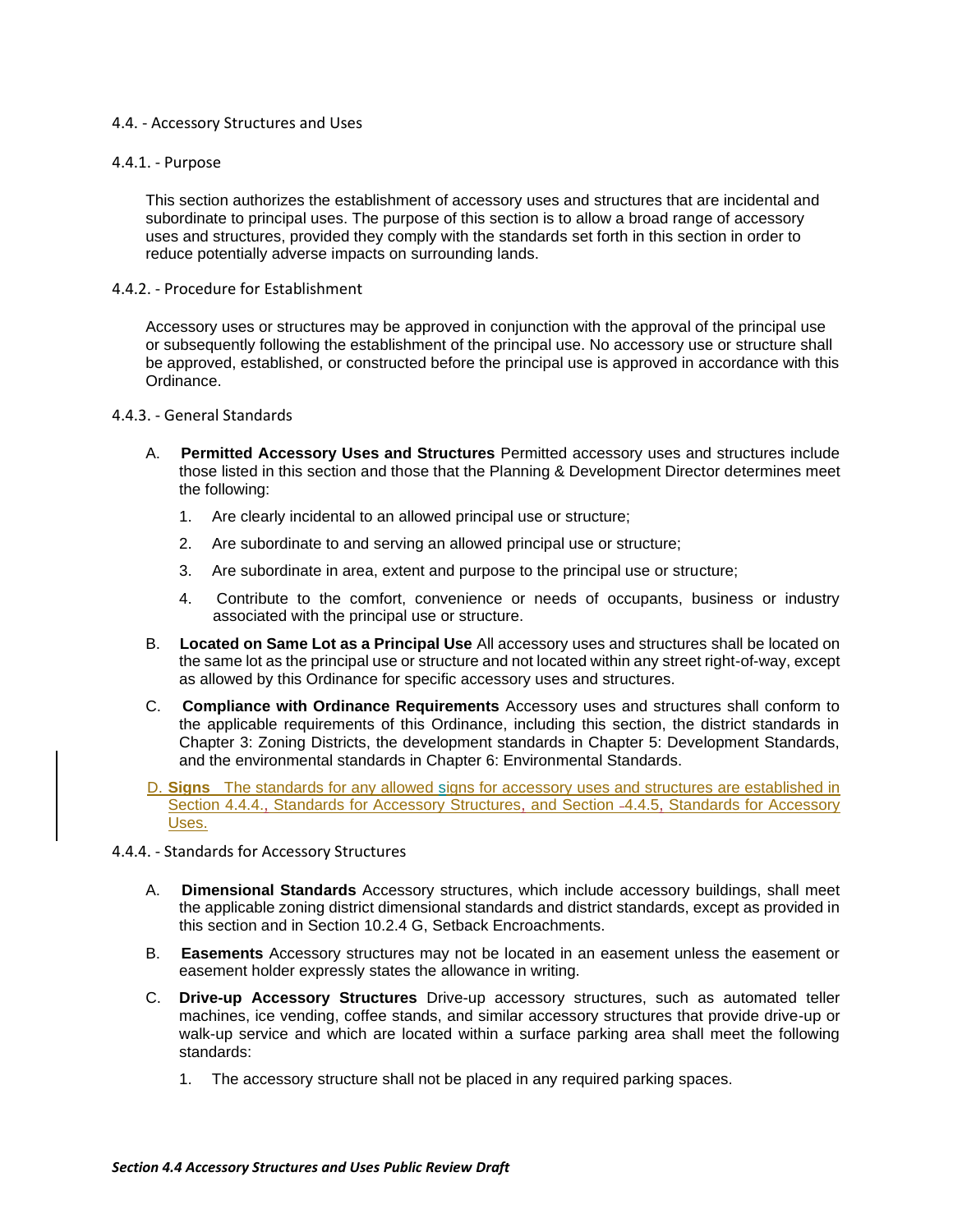- 2. The location shall be designed so that any access or stacking lanes do not extend into a primary drive aisle.
- 3. The surface parking area shall be configured and restriped to maintain access and circulation to the principal use(s).
- 4. Any roof-top mechanical equipment shall be screened from the adjacent streets.
- 5. All signs must be wall signs and may cover up to a maximum of 50% of the primary facade of the accessory structure, or be a maximum of 25 square feet, whichever is less. All other facades of the accessory structure may cover up to 50% of the allowed maximum coverage area for the primary facade. Signs on accessory structures may be illuminated in accordance with the illumination standards in Section 5.7, Signs.
- D. **Residential Accessory Structures** An accessory structure, including an accessory building, for a single-family or duplex dwelling shall meet the following:
	- 1. **Setbacks**
		- (a) **Rear and Side** Accessory structures must setback 5 feet from side and rear lots lines.
		- (b) **Corner Side** For corner lots, accessory structures must meet the side street setback of the dimensional standards for the applicable zoning district.
		- (c) **Through or Reverse Frontage Lots** For through or reverse frontage lots, all accessory structures shall be setback 10 feet from the rear lot line abutting the street.
		- (d) **Alleys** For accessory structures that are located along an alley, the structure must setback a minimum of 10 feet from the rear lot line abutting the alley.
	- 2. **Utilities** Utility service, such as water, sewer and electricity, to the accessory structure shall be provided by branching service from the principal structure.
	- 3. **Encroachments** See Section 10.2.4 G, Setback Encroachments, for allowable encroachments into setbacks for specific accessory structures.
	- 4. **Accessory Buildings**
		- (a) **Location** In addition to the setback requirements, accessory buildings shall be located behind the front building line of the principal structure, except on lots 2 acres in area or larger, for which 1 accessory building may be located in front of the principal structure provided it meets the street setback.
		- (b) **Size**
			- (1) For lots less than 2 acres in area, the maximum total area of all accessory buildings on the lot shall not exceed 50 percent of the gross floor area of the principal structure or 600 square feet, whichever is greater.
			- (2) For lots that are 2 acres or more, but less than 5 acres in area, the maximum total area of all accessory buildings on the lot shall not exceed 200 percent of the gross floor area of the principal structure or 2500 square feet, whichever is greater.
			- (3) For lots that are 5 acres or more in area, there is no maximum total area for accessory buildings.
- E. **Local Historic Overlay District** Accessory structures located in a local historic overlay district may be subject to a Certificate of Appropriateness in accordance with Section 2.4.5, Certificate of Appropriateness.
- F. **Transitional Office District (TO)** All accessory structures located in a Transitional Office (TO) District shall meet the standards in Section 4.4.4 D. Residential Accessory Structures regardless of whether the structure is accessory to a residential or nonresidential use.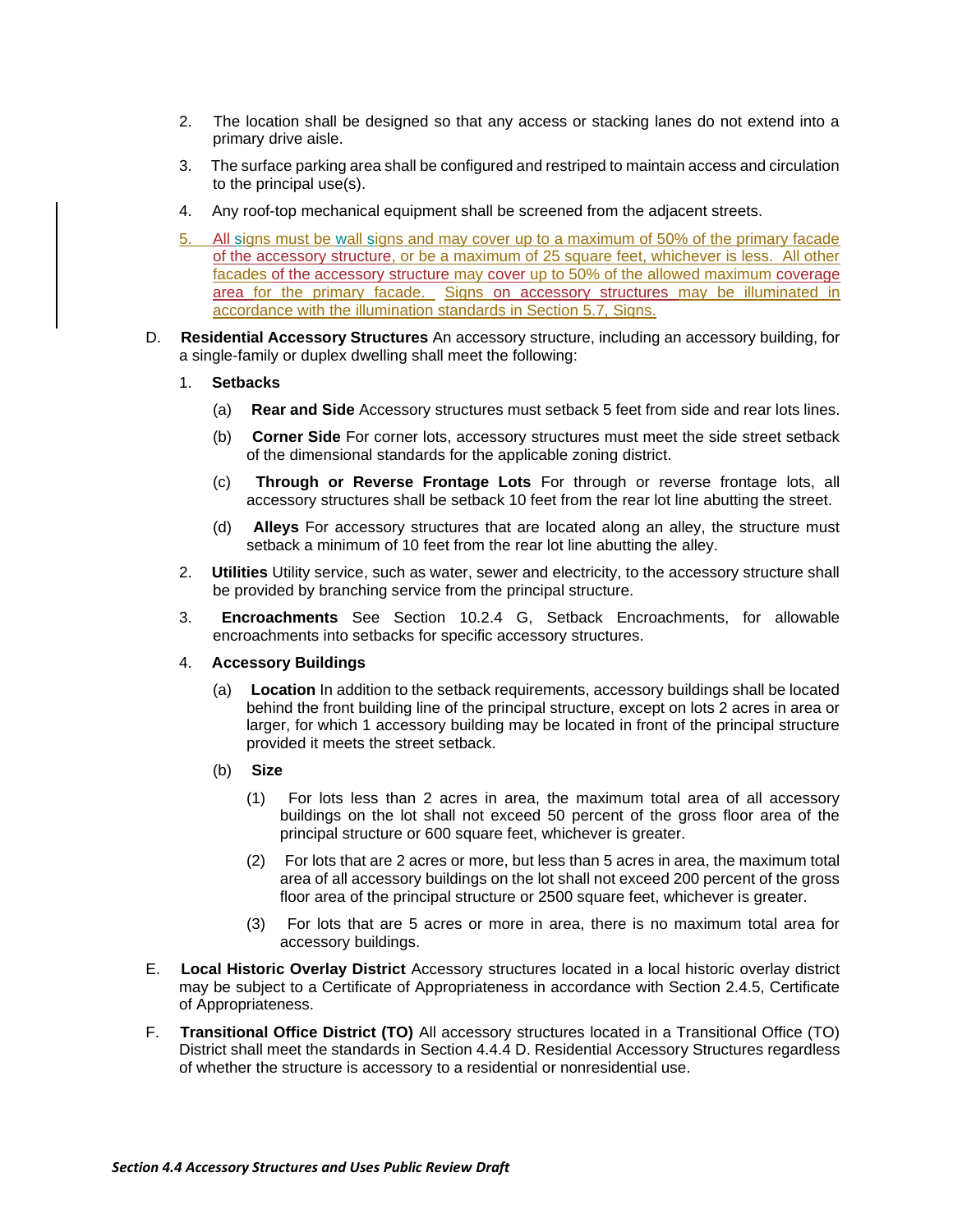## 4.4.5. - Standards for Specific Accessory Uses

In addition to the following specific standards, the listed accessory uses shall meet the requirements of Section 4.4.4, Standards for Accessory Structures, except as expressly stated in the specific accessory use requirements.

- A. **Accessory Dwelling Unit** An accessory dwelling unit (ADU) is permitted as accessory to a singlefamily detached dwelling if it complies with the following standards:
	- 1. General
		- (a) No more than 1 ADU shall be located on a lot with a single-family detached dwelling.
		- (b) An ADU shall have a maximum of 2 bedrooms.
		- (c) An ADU and the principal dwelling shall have the same street address and mailbox.
		- (d) An ADU shall not be subdivided or otherwise separated in ownership from the principal dwelling unit.
		- (e) An ADU and the principal dwelling shall utilize the same driveway, unless the ADU is accessed from a right-of-way not used by the principal dwelling (e.g., a rear alley or separate street access on a corner or through lot).
		- (f) An ADU shall be served by water, sanitary sewer, gas and electrical utilities as part of the principal dwelling.
	- 2. **Design** An ADU shall maintain the architectural design, style, appearance and character of the principal dwelling by incorporating design elements such as similar materials, facade treatment, colors, window style, roof design, and roof pitch.
	- 3. **Location**
		- (a) **Principal Structure**
			- (1) If an ADU is located within the principal structure, the ADU shall not exceed 30 percent of the gross floor area of the structure.
			- (2) Entrance doors or exterior stairways to the ADU facing streets shall be prohibited; separate access to the ADU shall be by means of a side or rear door in the principal structure.
		- (b) **Accessory Structure** If an ADU is located in an accessory structure, it shall meet the residential accessory structure requirements in Section 4.4.4, Standards for Accessory Structures.
- B. **Caretaker Dwelling** One caretaker dwelling unit is permitted as accessory to a commercial, institutional or industrial use either within the principal building or in an accessory building on the lot.
- C. **Drive-Through** See Chapter 3: Zoning Districts, for the applicable drive-through standards by zoning district.
- D. **Exterior Lighting** See Section 5.10, Exterior Lighting, for the applicable standards.
- E. **Fences** See Section 5.11, Fences, for the applicable standards.
- F. **Helistop** A helistop is permitted as accessory to an institutional, commercial or industrial use if it complies with all applicable Federal Aviation Administration regulations.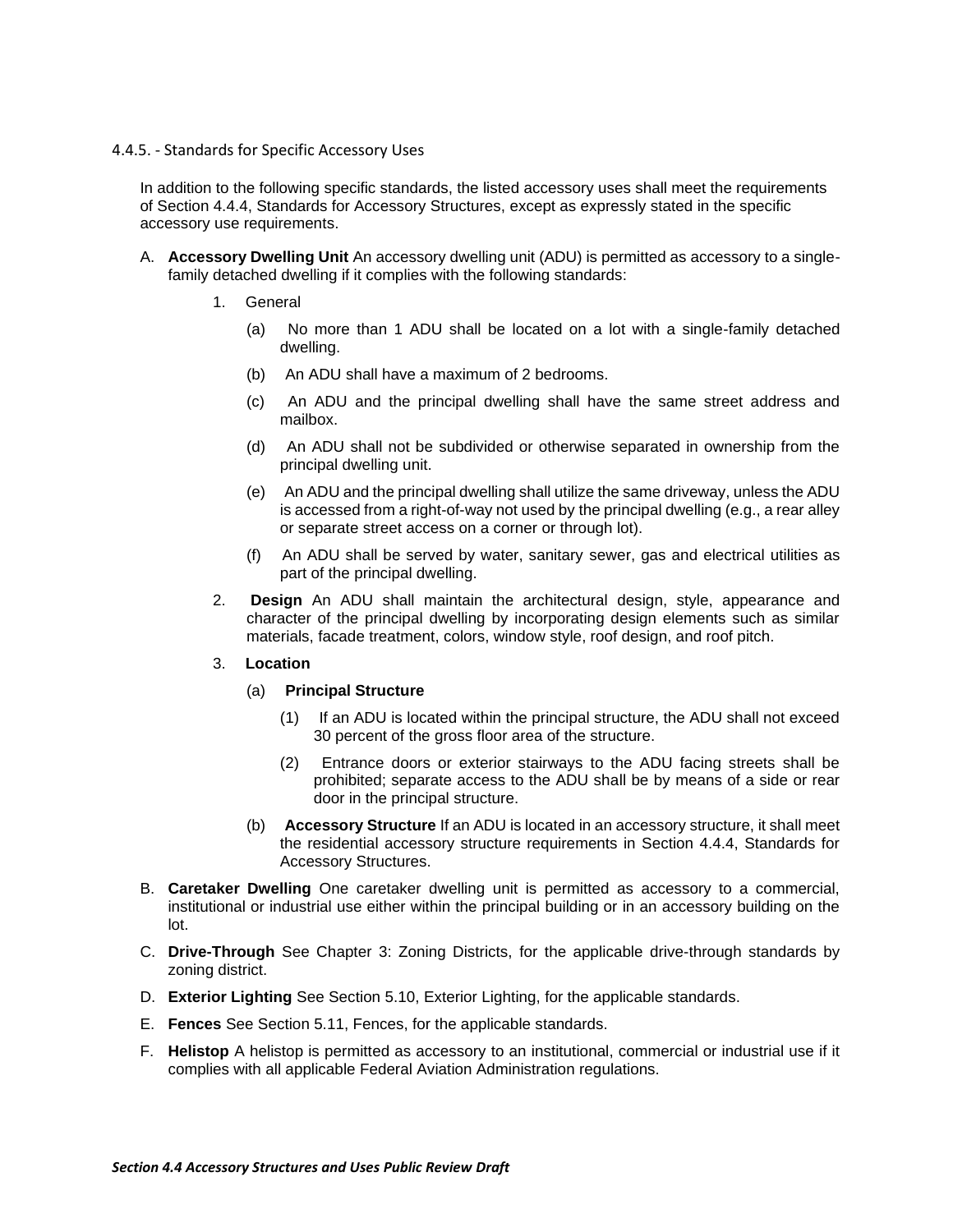- G. **Home Day Care** A home day care is permitted as accessory to a residential dwelling unit if it complies with the following standards:
	- 1. Care is provided within a dwelling unit, for between 3 and 8 children less than 13 years of age, not more than 5 of which are preschool age, or up to 8 adults, who do not reside in the dwelling, for at least once per week for at least four hours, but less than 24 hours per day.
	- 2. It complies with all applicable home occupation requirements, except the gross floor area requirement.
	- 3. It is licensed by the State of North Carolina and complies with all applicable State requirements.
- H. **Home Occupation** A home occupation is permitted as accessory to a residential dwelling unit if it complies with the following standards:
	- 1. The home occupation shall be located in the residential dwelling unit and shall not occupy more than 25 percent of the gross floor area of the dwelling unit.
	- 2. The person operating the home occupation shall reside in the dwelling unit.
	- 3. No more than 1 person shall work in the dwelling unit that is not a resident of the dwelling unit.
	- 4. The home occupation shall not change the exterior appearance of the dwelling.
	- 5. The home occupation shall not create traffic, parking congestion, noise, vibration, odor, glare, vibration, fumes, or electrical or communications interference beyond what normally occurs in the district where located.
	- 6. No outdoor storage or display of products, materials, or equipment is permitted.
	- 7. Activities and storage associated with a home occupation shall not take place in an accessory building, such as a detached garage.
	- 8. No maintenance or repair of commercial equipment may be associated with a home occupation.
	- 9. Only 1 commercial vehicle with 1 attached trailer associated with the home occupation may be parked or stored on the lot, but neither the truck nor the trailer shall exceed 24 feet in length.
	- 10. Tutoring and instruction in music, dance, art, yoga, and other subjects shall be limited to no more than 5 students during any single class or instruction period.
	- 11. There shall be no advertising on the property or other signs of the home occupation, which are visible from outside the dwelling, except for The home occupation is allowed 1 wall sign up to a maximum of 4 square feet. Such wall signs may not be illuminated. that complies with the standards in Section 5.7.8, Signs not Requiring a Sign Permit.
- I. **Livestock** The keeping of livestock is allowed as accessory to a single-family detached or duplex dwelling if it complies with the following standards:
	- 1. In the AGR district, the accessory keeping of livestock is allowed, but is exempt from these standards.
	- 2. The keeping of livestock shall require a lot of at least 5 acres in area.
	- 3. Animals shall be maintained in a fenced area located at least 100 feet from all lot lines.
	- 4. Fencing shall be at least 4 feet in height.
	- 5. For large livestock such as horses, cows and other similar large-sized animals, no more than 1 animal over 6 months in age shall be maintained for every 20,000 square feet of fenced area.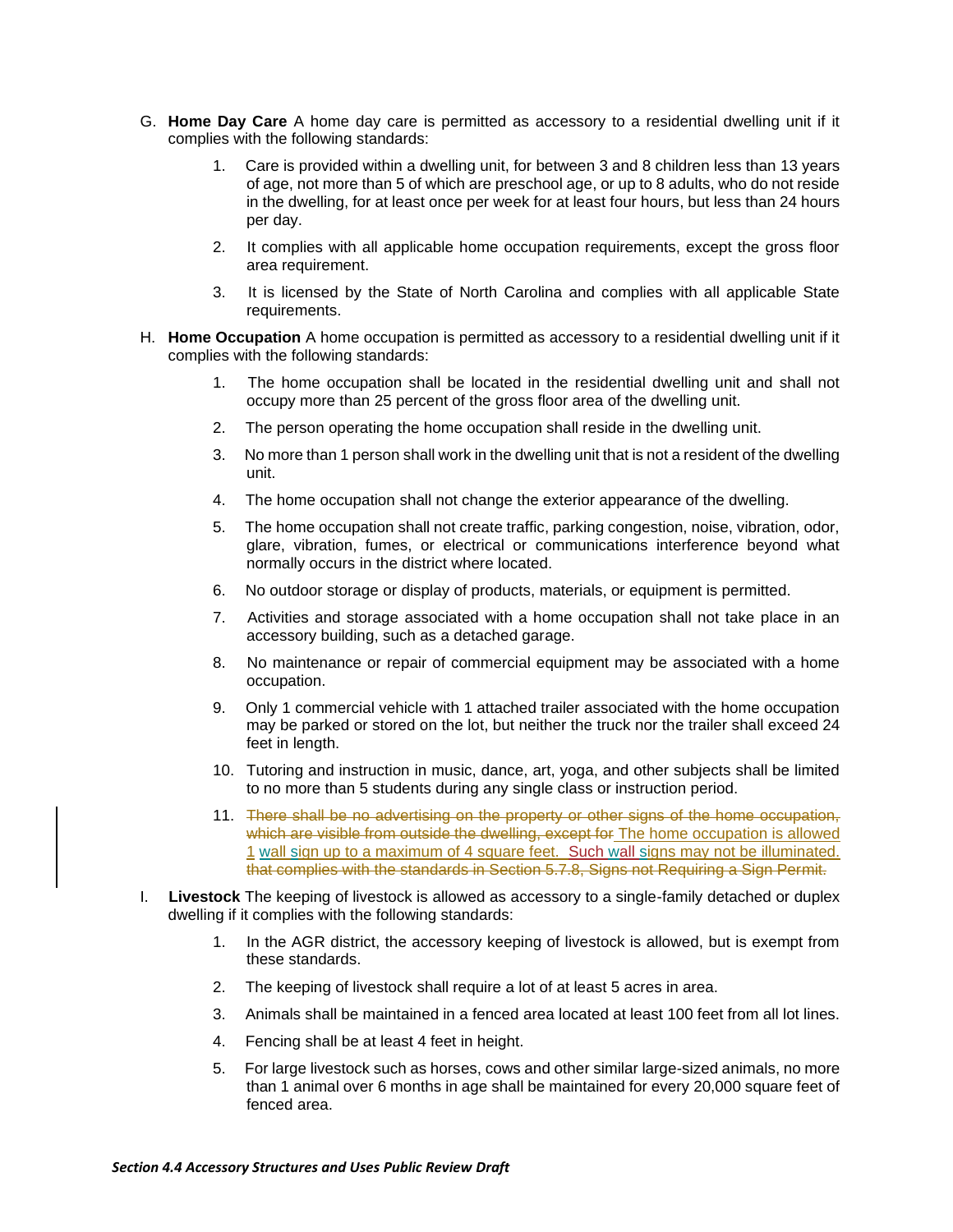- 6. For small livestock such as sheep, goats, and other similar-sized animals, no more than 1 animal over 6 months in age shall be maintained for every 10,000 square feet of fenced area.
- J. **Off-Street Parking and Loading** See Section 5.4, Off-Street Parking and Loading, for the applicable standards.
- K. **Outdoor Display** Outdoor display is allowed as accessory for retail sales and wholesale trade uses if it complies with the following standards:
	- The intent of these standards is to allow outdoor display, but not where the display of such goods is unsightly, impedes the flow of pedestrian or vehicular traffic, or creates an unsafe condition.
	- 2. The outdoor display of non-bulky goods is not subject to the requirements in Section 4.4.4, Standards for Accessory Structures, but shall comply with the following standards:
		- (a) Be located adjacent to the storefront or building sides, except for farmers market, plant nursery, garden center or similar operations;
		- (b) Not located in drive aisles, loading zones, fire lanes, or required landscaping yards; and
		- (c) Maintain at least 5 feet of space along the side of the display free of obstruction to allow for pedestrian and handicap movement, such that handicapped pedestrians and others do not have to enter the drive aisle to walk around the display.
	- 3. The outdoor display of bulky goods shall comply with the following standards:
		- (a) Portable storage containers, dumpsters and any bulky item for display that exceeds 10 feet in height shall meet the requirements in Section 4.4.4, Standards for Accessory Structures;
		- (b) Not located in drive aisles, loading zones, fire lanes, or required parking spaces or landscaping yards; and
		- (c) Other bulky items that are less than or equal to 10 feet in height are not subject to the requirements in Section 4.4.4, Standards for Accessory Structures, but shall be located at least 10 feet from any public street and shall not be placed within any easements, required parking spaces or landscape yards.
- L. **Portable Storage Containers** Portable storage containers are allowed as accessory to the principal use on the same lot, provided they comply with the following standards:
	- 1. **Residential Districts** Portable storage containers located within any residential district shall comply with the following standards:
		- (a) A portable storage container is not subject to the requirements in Section 4.4.4, Standards for Accessory Structures; however, it must be located on the lot and outside any street right-of-way.
		- (b) No more than 2 portable storage containers may be located on a lot with a singlefamily or duplex dwelling.
		- (c) The gross square footage of a portable storage container on a lot with a singlefamily or duplex dwelling shall not exceed 150 square feet.
		- (d) A portable storage container may remain on a lot up to 14 days in duration, except when the container is used in association with construction on the same site, which the container may remain for the duration of the construction project and shall be removed upon completion.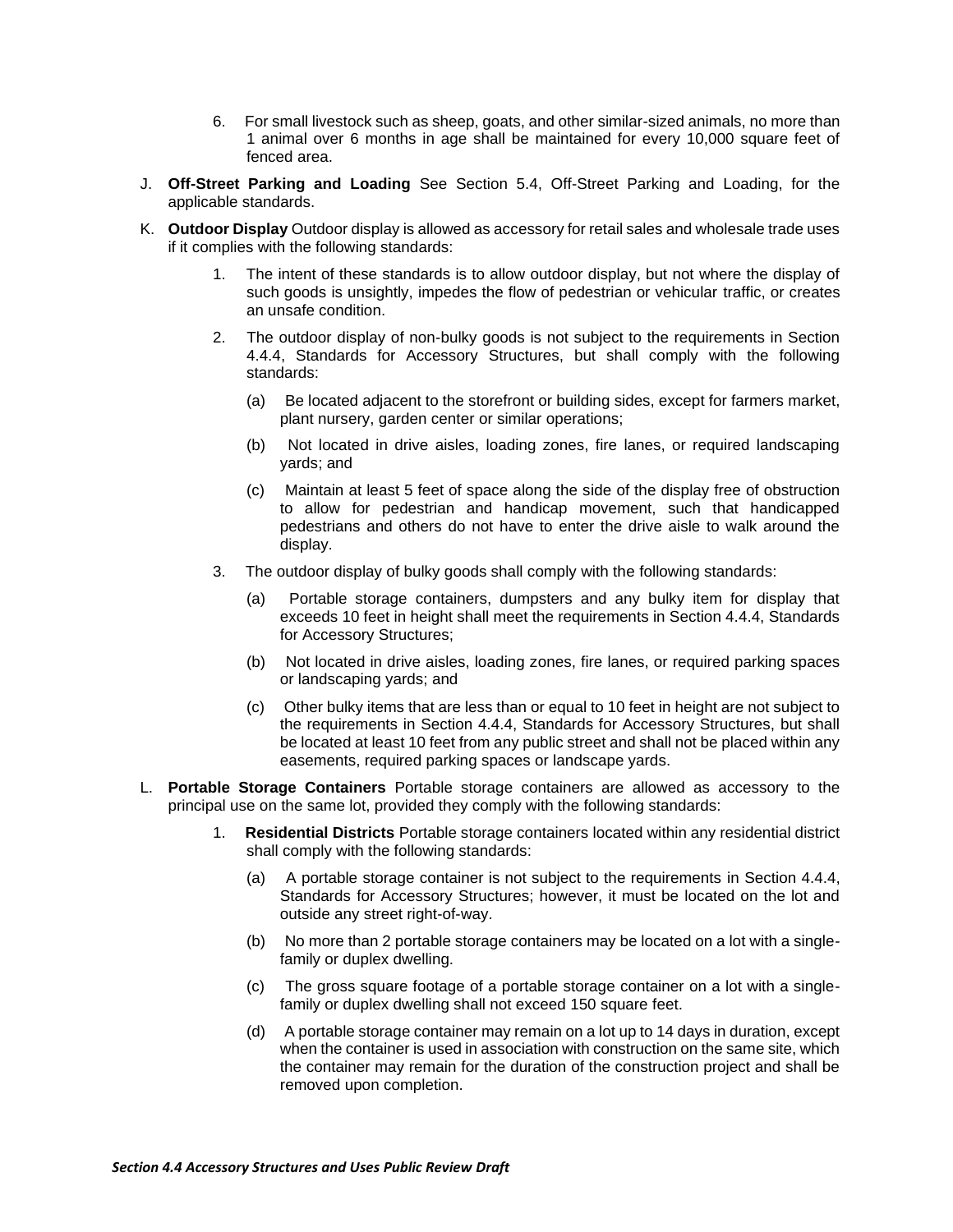- 2. **Business and Special Districts** Portable storage containers located within any business or special district shall comply with the following standards:
	- (a) Portable storage containers shall meet the requirements in Section 4.4.4, Standards for Accessory Structures.
	- (b) The number, size and duration of portable storage containers on a lot are not regulated.
	- (c) Portable storage containers shall not be placed between a principal structure and a public street, except in the AGR, LI and HI districts.
- 3. **Planned Development Districts** Portable storage containers located within any planned district shall comply with the applicable residential, business or special district requirements of this section.
- M. **Renting of Rooms** The renting of rooms is allowed as accessory to a residential dwelling if it complies with the following standards:
	- 1. An occupant of the dwelling may rent rooms in the dwelling to a maximum of 2 tenants.
	- 2. The renting of rooms to more than 2 tenants constitutes a rooming house, which is subject to other standards contained in this Ordinance.
- N. **Satellite Dishes, Amateur Radio and Television Antenna Towers** Satellite dishes, amateur radio and television antenna towers are allowed as accessory to any use allowed by this Ordinance if they comply with the following standards:
	- 1. The accessory structure and all supporting cables and anchors shall be contained on the lot.
	- 2. The accessory structure is prohibited in easements but is not subject to the remaining requirements in Section 4.4.4, Standards for Accessory Structures.
	- 3. The accessory structure shall not exceed 90 feet in height above grade.
	- 4. In residential districts, the accessory structure must be located behind the front building line of the principal structure, except for satellite dishes less than 40 inches in diameter which are exempt from this requirement.
	- 5. Towers attached to a principal structure shall be located on the principal structure's side or rear elevation.
- O. **Small Wind Energy Conversion (WEC) System** A small (WEC) is permitted as accessory to any agriculture, commercial, institutional or industrial use allowed by this Ordinance if it complies with the following standards:
	- 1. There shall be no more than 1 small (WEC) on a lot.
	- 2. The maximum extended height of a small (WEC) shall be the maximum height allowed in the zoning district plus 70 feet.
	- 3. The tower shall be set back from all lot lines a distance greater than or equal to the minimum distance necessary to insure the structure will remain on its site following collapse (its fall zone) as certified by a licensed professional engineer. In the absence of such certification, the required setback shall be equal to 80% of the height of the structure.
	- 4. Sound produced by the WEC shall under normal operating conditions, as measured at the lot line, not exceed 55 decibels. The sound level may be exceeded during short term events that occur, that are beyond the landowner's control, such as utility outages and/or wind storms.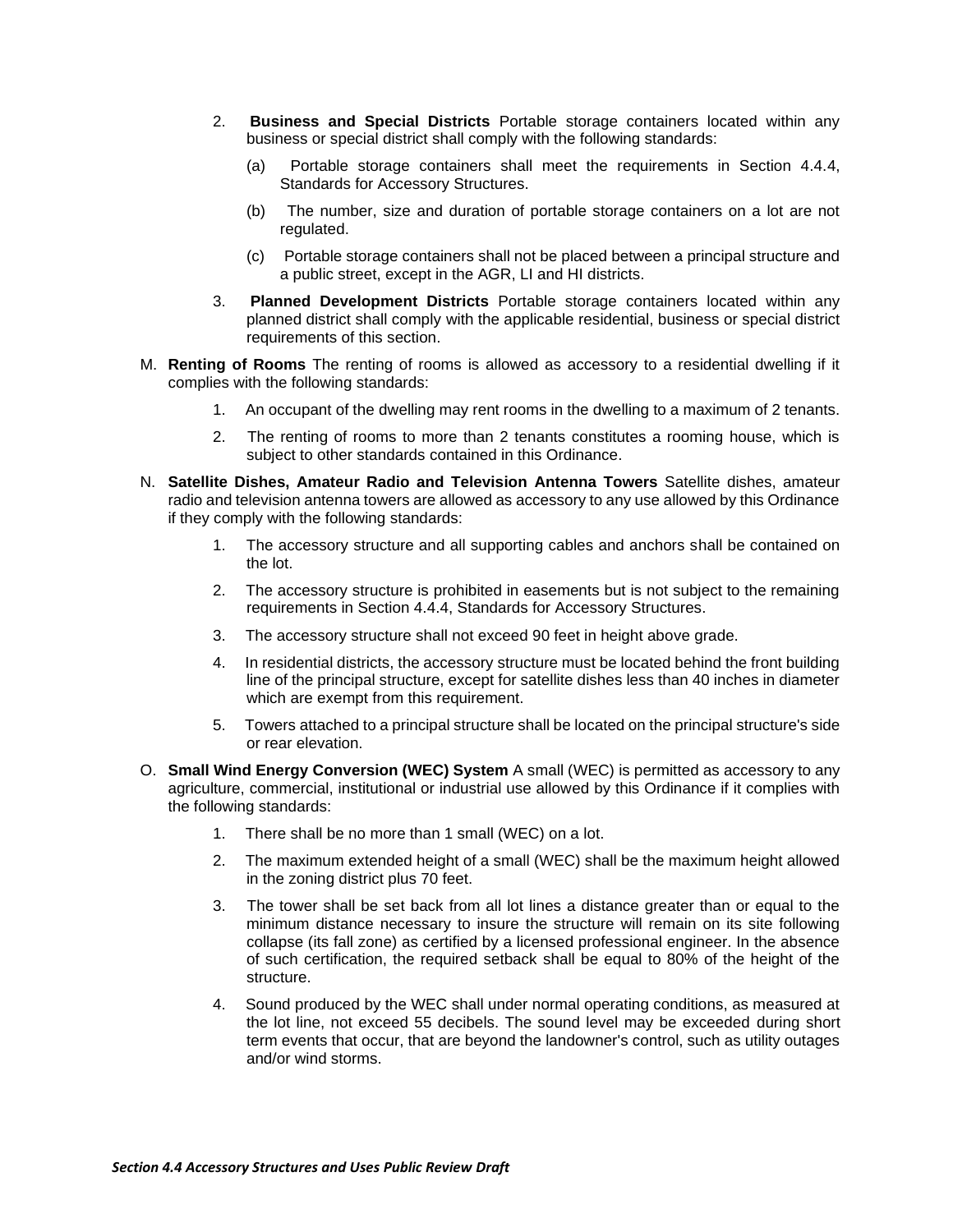- 5. The blade tip or vane of any small (WEC) shall have a minimum ground clearance of 15 feet, as measured at the lowest point of the arc of the blades. No blade shall extend over parking areas, public rights-of-way, driveways, or sidewalks.
- 6. No illumination of the turbine or tower shall be allowed, unless required by the FAA.
- 7. The tower shall be designed to prevent unauthorized climbing.
- 8. A small (WEC) shall not include signage visible from a public street other than the manufacturer's or installer's identification, appropriate warning Ssigns, or owner identification.
- 9. A small (WEC) intended to connect to the electric utility shall not be installed until evidence is submitted to the Planning and Development Director that the relevant electric utility is informed of the customer's intent to install an interconnected customerowned generator.
- 10. On determining that a small (WEC) is inoperable for 180 days or more, the Planning and Development Director shall send the owner a notice and order requiring restoration of the system. Failure of the owner to restore the system to operating condition shall constitute a violation of this Ordinance.
- P. **Solid Waste Collection Facilities** See Section 5.6, Screening, for the applicable standards.
- Q. **Signage** See Section 5.7, Signage, for the applicable standards.
- R. **Swimming Pools, Spas and Hot Tubs** Swimming pools, spas, and hot tubs with a water depth of 24 inches or greater are permitted as accessory to any use allowed by this Ordinance if they are constructed in accordance with the State Building Code and comply with standards for accessory structures in Section 4.4.4, Standards for Accessory Structures, if applicable.
- S. **Vehicles** The parking, storage, and use of vehicles are allowed as accessory to any use allowed by this Ordinance if it complies with the following standards:
	- 1. **Disabled Motor Vehicles** The parking or storage of disabled motor vehicles shall comply with the following standards:
		- (a) **Residential Uses**
			- (1) One disabled vehicle is allowed on a lot with a single-family dwelling or duplex dwelling, provided the disabled vehicle is parked or stored behind the front building line of the principal structure.
			- (2) Additional disabled vehicles on a single-family or duplex lot and any disabled vehicle parked or stored on lot with any other residential use shall be located within a fully enclosed principal or accessory structure.

## (b) **All Other Uses**

- (1) A disabled motor vehicle may be parked or stored on a lot containing an agricultural, institutional, commercial, or industrial use, provided it is totally screened from view from any street or residential zoning district.
- (2) The disabled vehicle shall be stored within a fully enclosed building or fully screened by a building, opaque fence, wall, or other approved method, to a height of 6 feet above grade level.

# 2. **Improved Parking Area**

(a) Any vehicle located on a lot with a single-family or a duplex dwelling that is parked, stored, or otherwise located between the principal structure and the street shall be parked, stored, or otherwise located on an improved parking area.